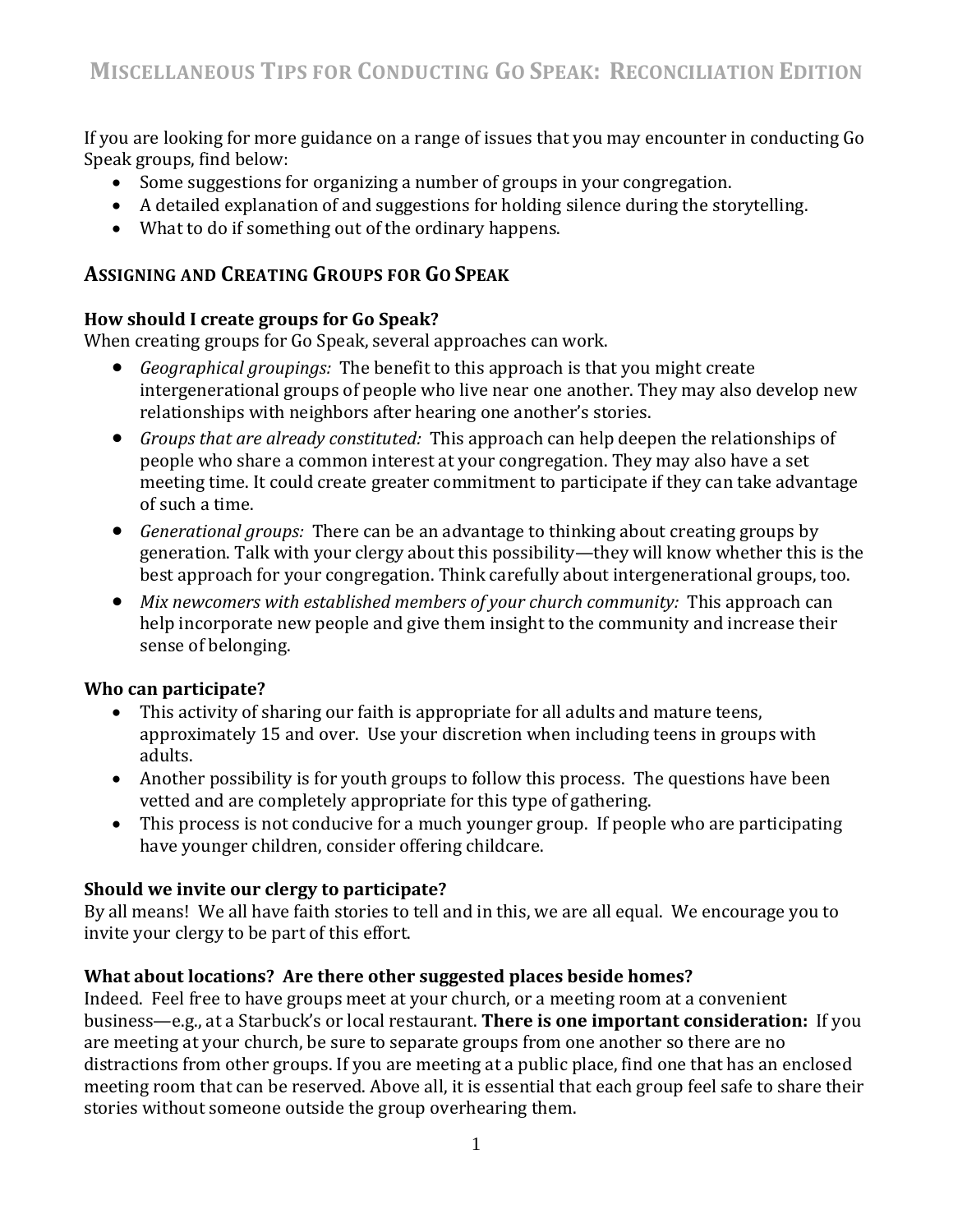# **EXPLANATION OF AND SUGGESTIONS FOR HOLDING SILENCE WITH** *GO SPEAK!*

#### **Why is there an emphasis on silence?**

First, sharing faith is an opportunity to *tell our stories* of God in our lives; it is *not* a conversation or a prepared speech. In order to create a safe space for storytelling, we need silence. It is truly a gift to one another to let *a* story be *the* story without comment or interruption. Silence gives the time and space for the storyteller to think and offers a sense that our story is not only heard but is really listened to.

#### **Why is silence so important?**

Go Speak! Sharing our Faith is a storytelling experience. We each have our own stories to tell of how God is active and present in our lives. Thus, listening is as much a part of this experience as speaking—as Bishop Anne wrote recently, "the even bigger blessing will be hearing someone else's story. You never know; the story you share may be the story someone else most needs to hear!" Silence before, during and after a story is told ensures that it is heard and savored.

## **How do I set expectations about "holding the silence"?**

- Talk about silence at the beginning. Give reasons why it is important. (See above question.)
- Remind people that in our ordinary interactions we do not have much silence and, thus, we tend to feel uncomfortable with it.
- Tell people that by experiencing the gift that silence can be, many people will develop a comfort level with it and be able to use it in other situations.

## **What are some things we might do to facilitate holding the silence?**

- While there are few rules in this experience of sharing faith, holding the silence before, during and after a story is told is the primary one.
- One way to facilitate the silence is to ask the person who is telling their story to, in effect, control it. Once the cards are in their hands and until after they tell their story, they determine the amount of silence that feel right to them. When the storyteller has finished their story and allowed for some silence, they can say "Amen," and then the next person selects a card and tells their story.

Our experience is that the silence unfolds naturally. As the storytelling continues, most people become more comfortable with it.